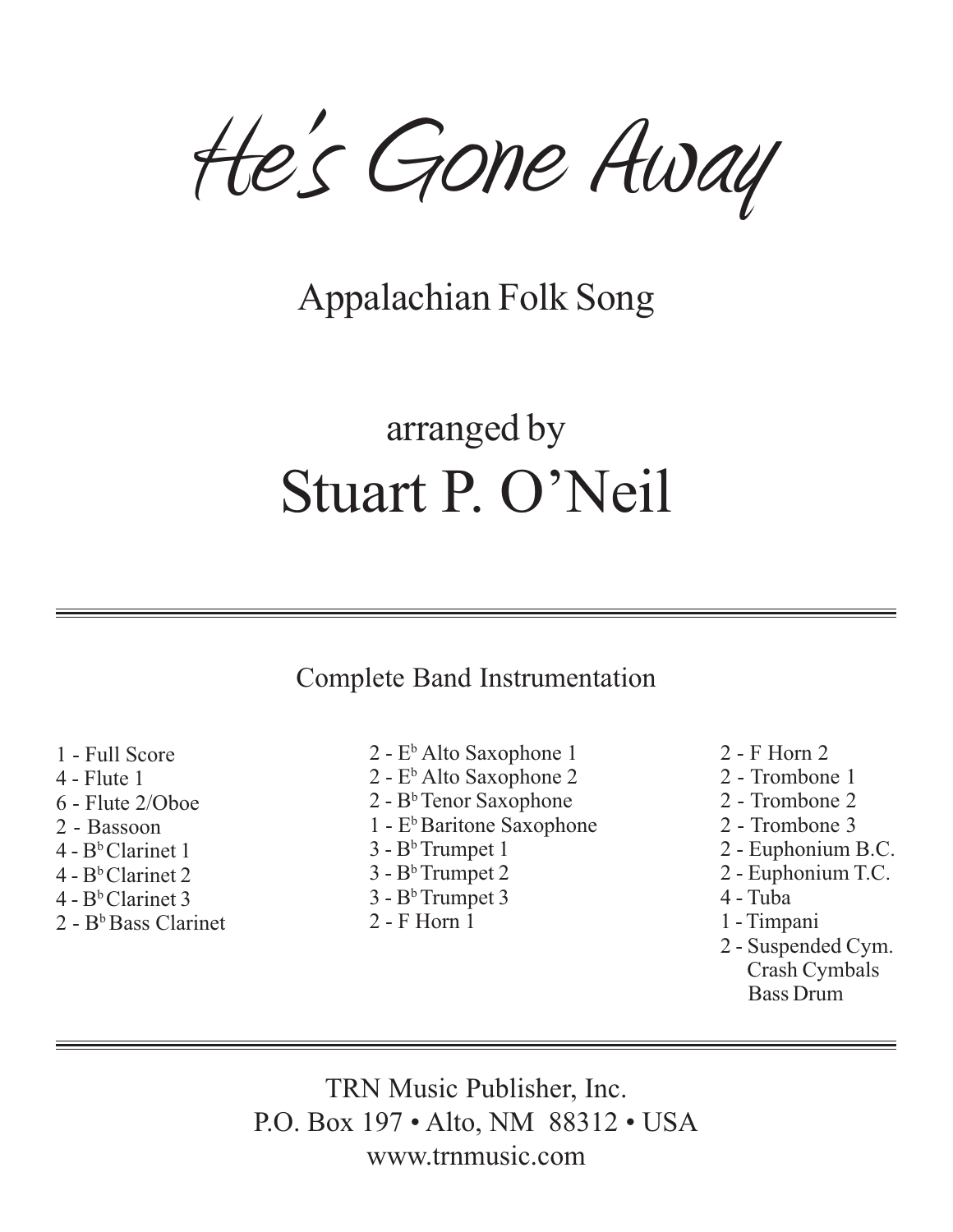## **About the Music - - -**

This arrangement of *He's Gone Away* is very straightforward. The folk melody is beautiful with a melancholy quality, and I have attempted to create an elegant and restrained setting. While various solo instruments and sections are featured, there is a great deal of doubled scoring throughout the piece, allowing for successful performances by ensembles of varying sizes. Younger groups may appreciate this arrangement for its relative simplicity and songlike qualities. However, the piece is appropriate for more experienced ensembles as well, providing a vehicle for the continued development and demonstration of tone, balance, blend, intonation, and musicianship. The musical challenges of this arrangement should not be underestimated.

 As the melody arrives at the high, sustained points (measures 11-12, measures 34-35), encourage the ensemble members to subdivide and to listen for the accompanying inner voices. This will keep the melody from rushing and help the ensemble to stay together. The ascending fifth in the horn part (measures 34-35) is both dramatic and important. Although doubled in the alto saxophone part, it really is a horn feature. The saxophones should strive to play with a dark tone and blend into the horn sound. Any horn player not able to play the high G should, at the director's discretion, drop out or perhaps double a trombone or euphonium part for a few measures. The ascending fifth should not be played down an octave.

## **About the Composer - - -**



**Stuart P. O'Neil** (b. 1969) has taught vocal and instrumental music for Kansas public schools since 1993. He received a bachelor of music education degree from the University of Nebraska and a master of music theory degree from the University of Kansas. His compositions for choir, band, jazz band, orchestra, and chamber ensembles have been performed by school, university, and

community ensembles throughout the Midwest. In addition to his work as a teacher and composer, Mr. O'Neil also serves as an arranger, accompanist, adjudicator, and conductor. He currently lives in Lawrence, KS, with his wife and children.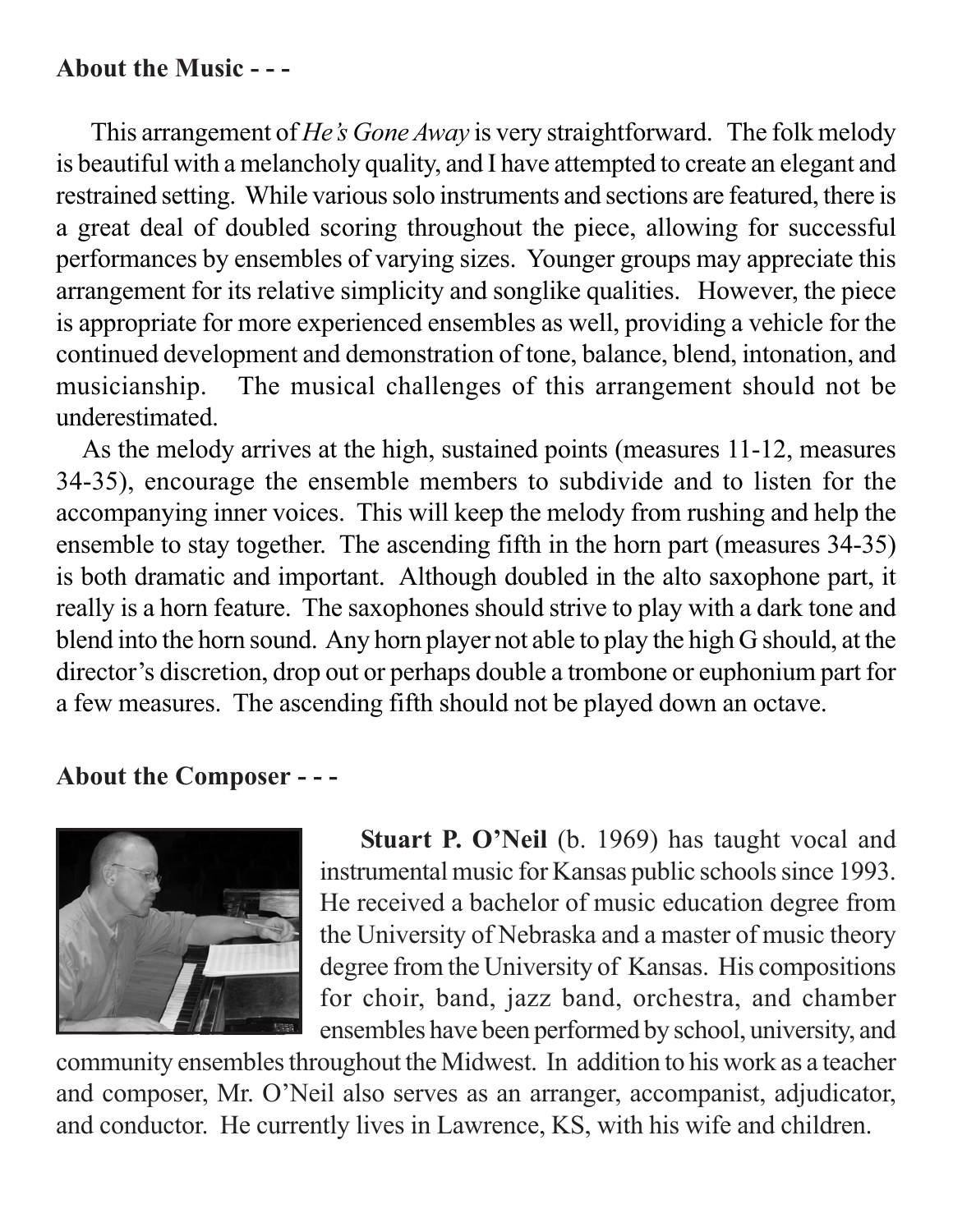Full Score  $He's$  GONE  $Away$ 



 Copyright © MMX TRN Music Publisher, Inc. All Rights Reserved. International Copyright Secured. Printed in U.S.A.